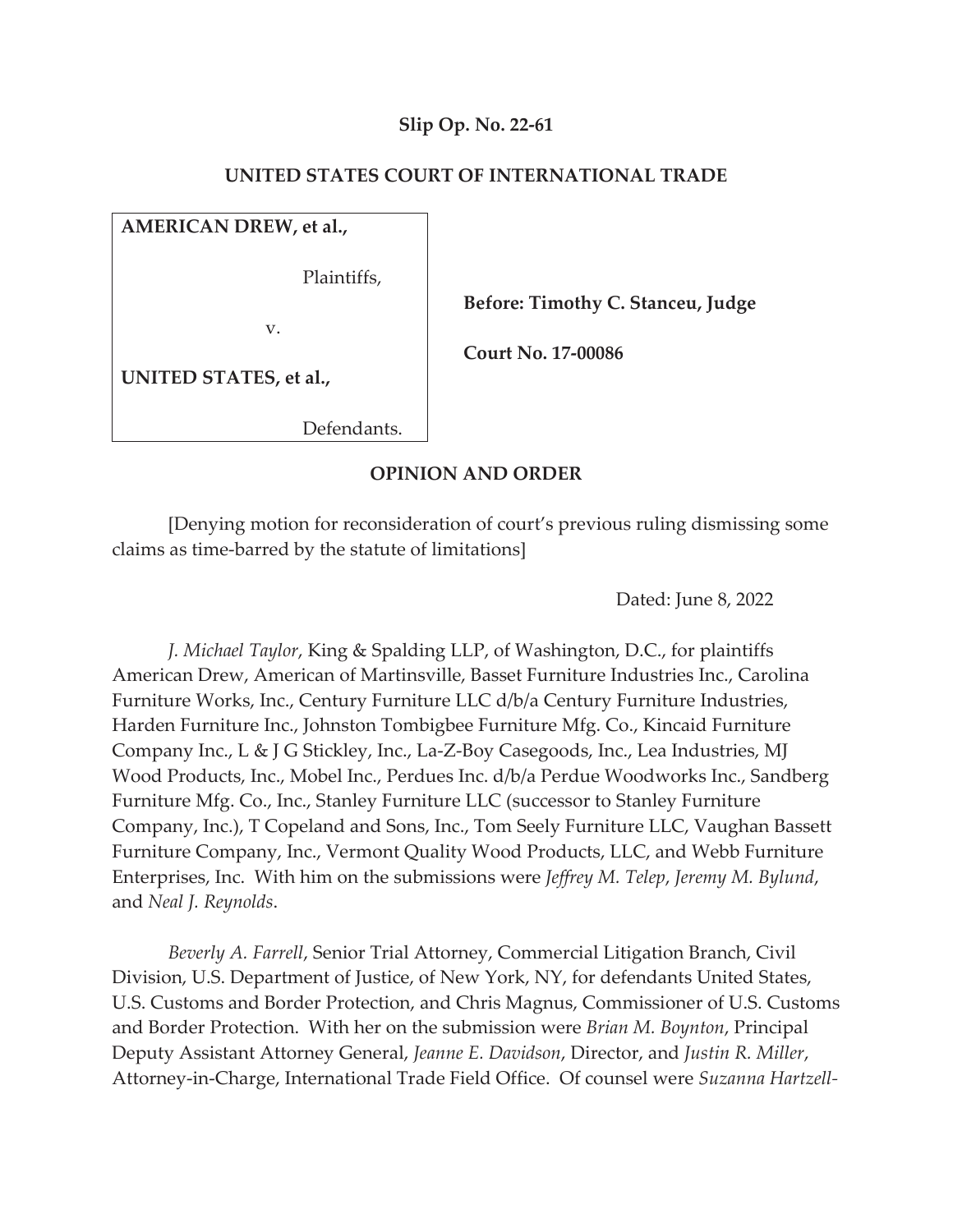*Ballard* and *Jessica Plew*, Office of Assistant Chief Counsel, U.S. Customs and Border Protection, of Indianapolis, Indiana.

Stanceu, Judge: Plaintiffs American Drew, American of Martinsville, Basset Furniture Industries Inc., Carolina Furniture Works, Inc., Century Furniture LLC d/b/a Century Furniture Industries, Harden Furniture Inc., Johnston Tombigbee Furniture Mfg. Co., Kincaid Furniture Company Inc., L & J G Stickley, Inc., La-Z-Boy Casegoods, Inc., Lea Industries, MJ Wood Products, Inc., Mobel Inc., Perdues Inc. d/b/a Perdue Woodworks Inc., Sandberg Furniture Mfg. Co., Inc., Stanley Furniture LLC, T Copeland and Sons, Inc., Tom Seely Furniture LLC, Vaughan Bassett Furniture Company, Inc., Vermont Quality Wood Products, LLC, and Webb Furniture Enterprises, Inc. are U.S. producers of wooden bedroom furniture. Each qualified as an "affected domestic producer" ("ADP") entitled to receive certain cash distributions under the Continued Dumping and Subsidy Offset Act of 2000 (the "CDSOA" or "Byrd Amendment"), 19 U.S.C. § 1675c.1 Under the Byrd Amendment, ADPs were eligible to receive annual "continued dumping and subsidy offsets" ("distributions") resulting from duties assessed upon imported merchandise under antidumping duty ("AD") and countervailing duty ("CVD") orders.

<sup>1</sup> All citations to the United States Code are to the 2012 edition unless otherwise noted, except for citations to the Continued Dumping and Subsidy Offset Act of 2000 ("CDSOA"), which are citations to 19 U.S.C. § 1675c as in effect prior to repeal. All citations to the Code of Federal Regulations are to the 2014 edition unless otherwise noted.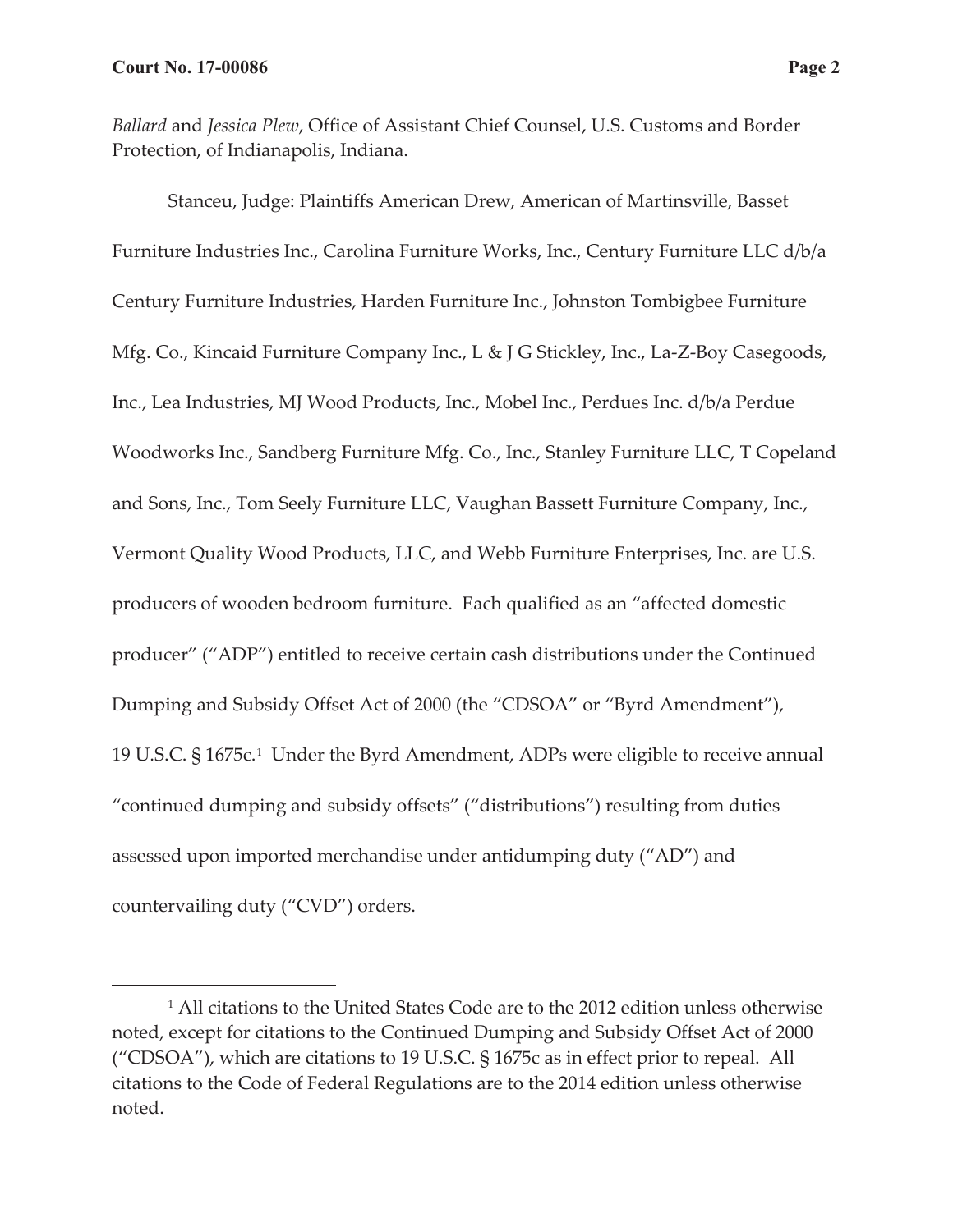The CDSOA directed the U.S. Customs Service (now U.S. Customs and Border Protection ("Customs" or "CBP")) to include, in the distributions made to ADPs on a fiscal-year basis, interest the government earned on assessed antidumping and countervailing duties. In this litigation, plaintiffs claim that Customs, while including in their distributions the interest the government earned pursuant to Section 778(a) of the Tariff Act of 1930 ("Tariff Act"), 19 U.S.C. § 1677g, on underpaid antidumping and countervailing duties that was assessed at liquidation ("Section 1677g interest"), unlawfully failed to include interest collected according to Section 505(d) of the Tariff Act, 19 U.S.C. § 1505(d). This interest, which can be identified as "Section 505(d)" interest or "delinquency" interest, accrues if the importer of record or its surety is delinquent in paying the combined amount of all duties, fees, and interest that Customs determined at liquidation to be owing on an entry of imported merchandise.

Before the court is Plaintiffs' Motion for Judgment on the Agency Record and for Reconsideration (May 24, 2021), ECF No. 81, on behalf of all plaintiffs, pursuant to USCIT Rule 56.1 ("Pls.' Mot."). In this Opinion and Order, the court rules only on the portion of plaintiffs' motion that seeks reconsideration of the court's June 1, 2020 Opinion and Order, in which the court, granting in part defendants' motion to dismiss, ruled that certain of plaintiffs' claims were time-barred by the two-year statute of limitations. *See American Drew v. United States*, 44 CIT \_\_, \_\_, 450 F. Supp. 3d 1378, 1390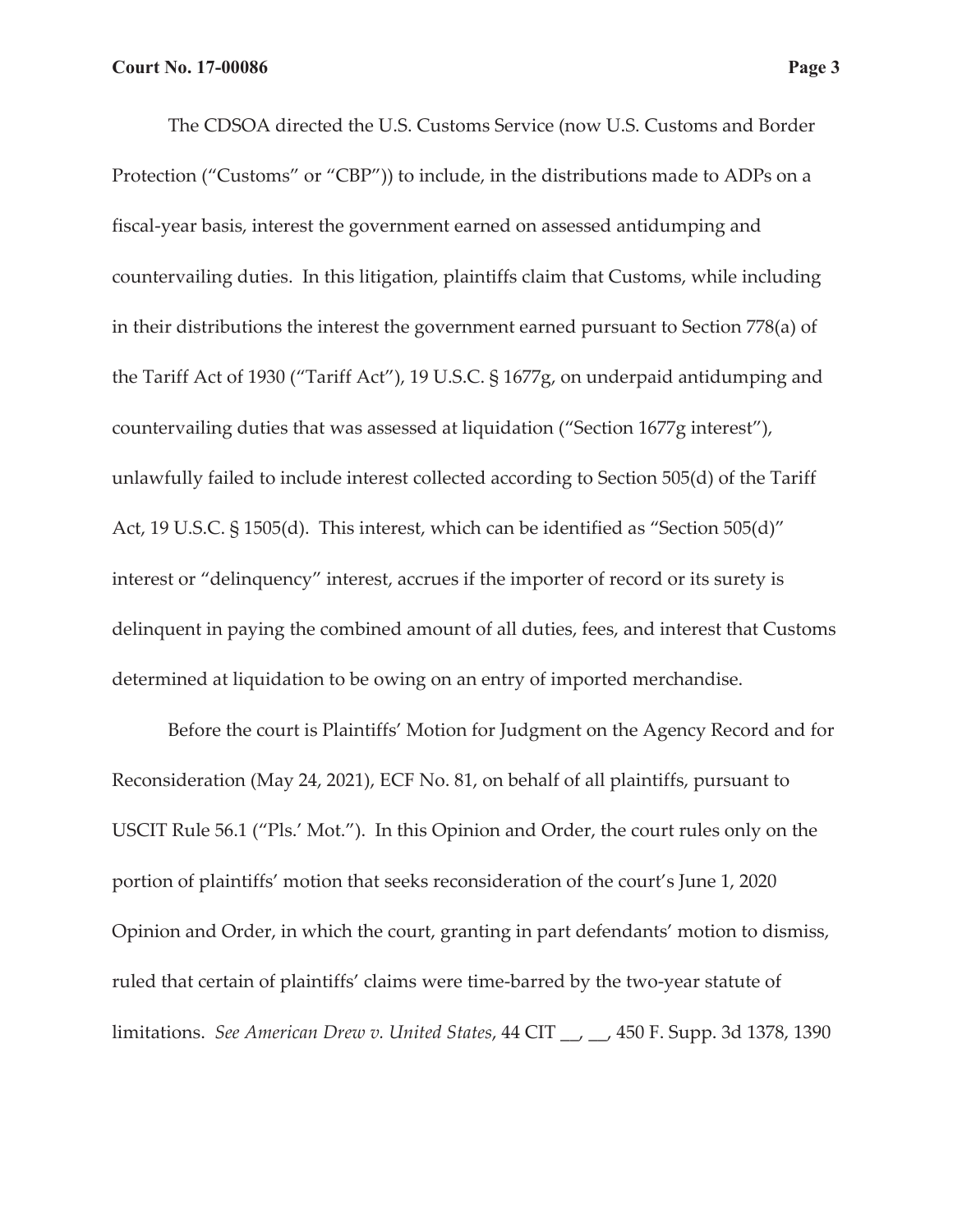(2020) ("*American Drew I*"). The court denies the motion for reconsideration, reserving its ruling on the remaining issues addressed in plaintiffs' Rule 56.1 motion.

#### **I. BACKGROUND**

Background on this litigation is presented in this court's prior Opinion and Order granting defendants' motion to dismiss in part and denying it in part. *See American Drew I*, 44 CIT at \_\_, 450 F. Supp. 3d at 1380–82.

## **II. DISCUSSION**

Under USCIT Rule 54(b), "any order or other decision, . . . that adjudicates fewer than all the claims or the rights and liabilities of fewer than all the parties . . . may be revised at any time before the entry of a judgment adjudicating all the claims and all the parties' rights and liabilities." USCIT R. 54(b). Plaintiffs urge reconsideration of *American Drew I*, which dismissed as untimely under the two-year statute of limitations, 28 U.S.C. § 2636(i), plaintiffs' claims seeking delinquency interest on CDSOA distributions received prior to April 18, 2015.

In *American Drew I*, the court held that the "Final Rule" promulgated by Customs to implement the CDSOA, *Distribution of Continued Dumping and Subsidy Offset to Affected Domestic Producers*, 66 Fed. Reg. 48,546 (Customs Serv. Sept. 21, 2001) (codified at 19 C.F.R. §§ 159.61–159.64, 178.2 (2002)) ("*Final Rule*") placed interested parties on notice of a decision by Customs with respect to the type of interest Customs would deposit into each "special account," where it would be available for distribution to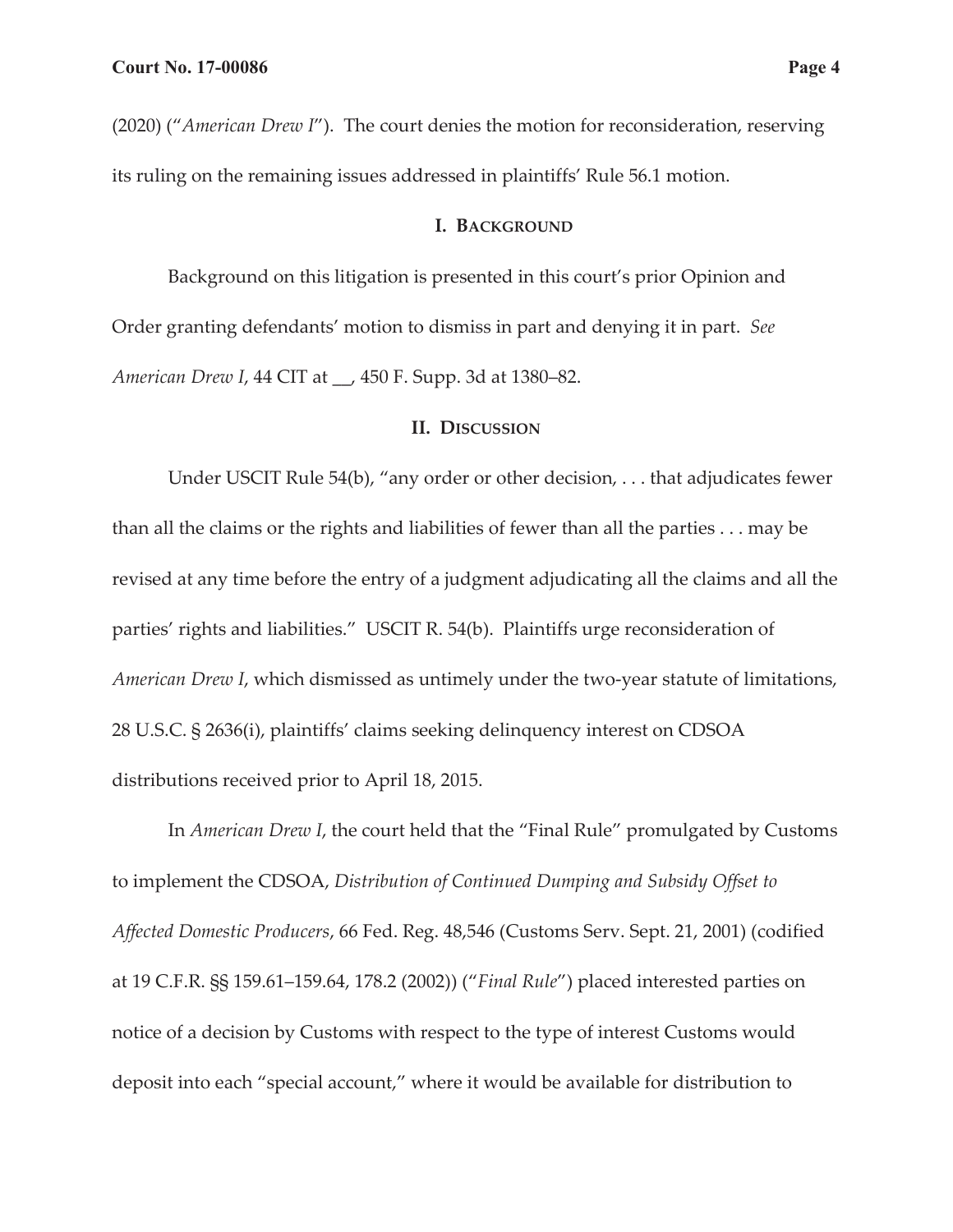ADPs. *American Drew I*, 44 CIT at \_\_, 450 F. Supp. 3d at 1385 ("The court concludes that 19 C.F.R. § 159.64(e), when read together with the preamble language that pertained to it, provided adequate notice of the agency's decision that any type of interest other than Section 1677g interest would not be deposited into the special accounts for distribution to ADPs."). As a result, the court held, the only timely claims of the plaintiffs were those relating to the application of the Final Rule to their individual CDSOA distributions occurring during the two years prior to their instituting their actions. *Id*., 44 CIT at \_\_, 450 F. Supp. 3d at 1389 ("Therefore, those of their claims that accrued during the two-year period prior to commencement of their actions on April 18, 2017 are timely, and those of their claims that accrued prior to that two-year period are not.") As a consequence, the court dismissed as time-barred plaintiffs' claims seeking delinquency interest on any CDSOA distributions received prior to April 18, 2015.

The Final Rule, in section 159.64(e), provided, specifically, that "statutory interest charged on antidumping and countervailing duties *at liquidation* will be transferred to the Special Account, when collected from the importer." *Final Rule*, 66 Fed. Reg. at 48,554 (emphasis added). In *American Drew I*, the court reasoned that "[t]he reference to statutory interest 'charged' on antidumping and countervailing duties 'at liquidation' connotes an intent to deposit into the special accounts interest accrued under 19 U.S.C. § 1677g, which governs interest on underpaid (and overpaid) antidumping and countervailing duties that accrues up until liquidation." *American Drew I*, 44 CIT at \_\_,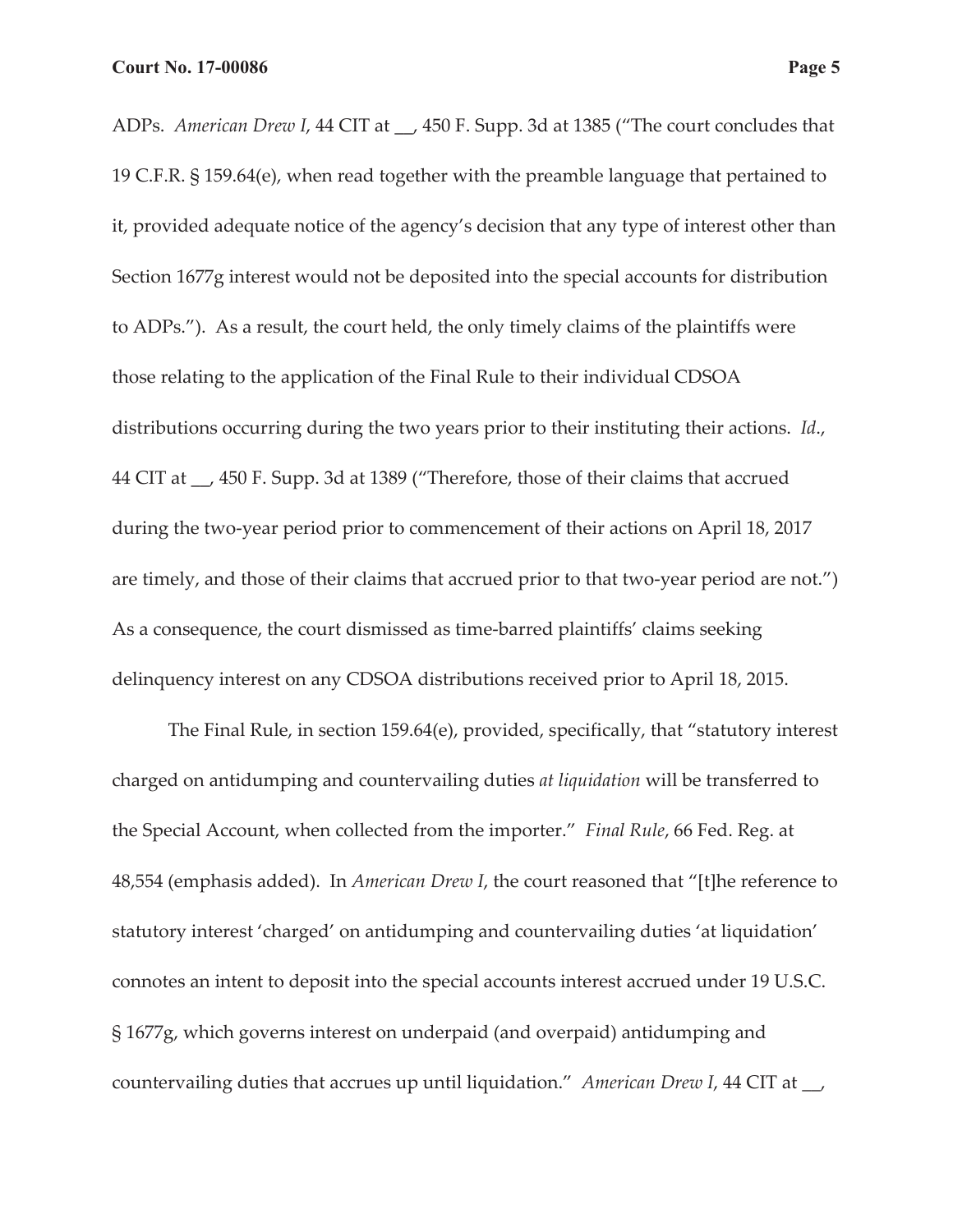450 F. Supp. 3d at 1385. The preamble to the regulation clarified that "only interest charged on antidumping and countervailing duty funds themselves, pursuant to the express authority in 19 U.S.C. § 1677g, will be transferred to the special accounts and be made available for distribution under the CDSOA." *Final Rule*, 66 Fed. Reg. at 48,550. Because interest accrues according to 19 U.S.C. § 1677g from the time of required deposit of estimated antidumping or countervailing duties up until the liquidation of the entry, but not afterward, the court viewed the regulation, as clarified by the preamble, to constitute definitive notice to interested parties that they would be receiving interest that accrued in favor of the government under 19 U.S.C. § 1677g and would not be receiving delinquency interest under 19 U.S.C. § 1505(d).

In moving for reconsideration of the court's ruling in *American Drew I*, plaintiffs argue that the court should reverse its decision to dismiss the earlier claims. Pls.' Mot. 50–57. Plaintiffs argue that the "recently submitted Administrative Record Supplement now confirms that CBP is playing an interpretive shell game," *id*. at 50, and that "it appears that CBP changed its mind about whether to distribute delinquency interest, and reflected that decision (if at all) with the word 'only' in the preamble to the final rule," *id*. at 50–51; *see* Reply in Supp. of Pls.' Rule 56.1 Mot. for J. on the Admin. R. and for Recons. 33 (Oct. 8, 2021), ECF No. 92 ("Pls.' Reply") ("Agencies are afforded a presumption of regularity, and Plaintiffs were not required to assume that CBP would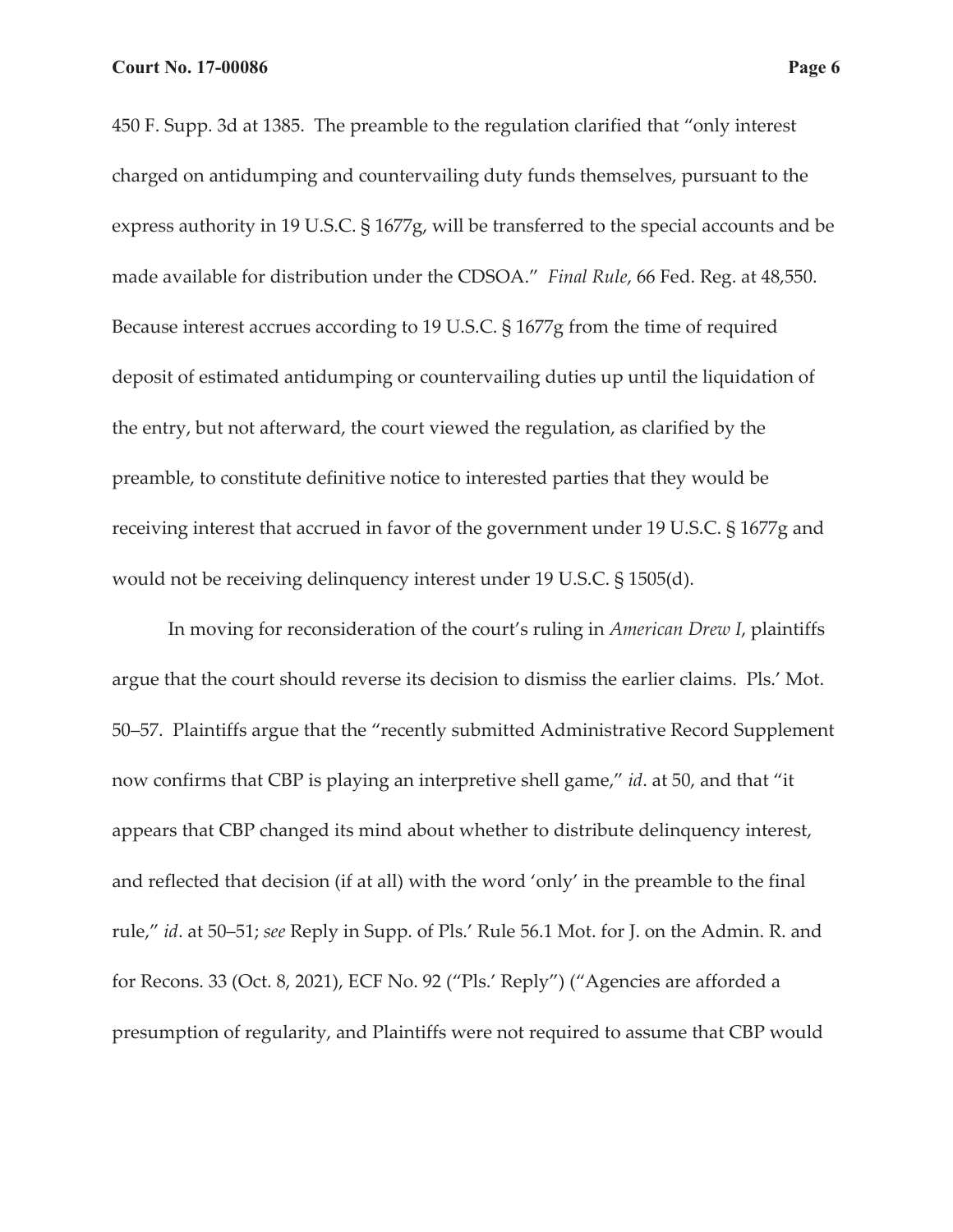## **Court No. 17-00086 Page 7**

impermissibly use a preamble to change the regulation from one that is consistent with the CDSOA to one that contradicts it.") According to plaintiffs:

This one word, which was tucked away in a non-binding discussion of another issue, was insufficient to give Plaintiffs notice of CBP's change in position to withhold delinquency interest (which the agency also never explained in its final rule). Plaintiffs therefore could not have challenged that decision until they obtained such notice in 2016.

Pls.' Mot. 51. Contending that "[t]he proposed and final rules are materially the same," plaintiffs argue that "CBP's reading hinges entirely on the word 'only,' which appears only in the *preamble* to the final rule." *Id*. at 54.

Plaintiffs' argument is unconvincing. The conclusion that the Final Rule provided notice of the type of interest to be distributed does not hinge entirely on the preamble language or the word "only" appearing therein. The interest identified for distribution to ADPs in section 159.64(e) of the Final Rule is interest "charged on antidumping and countervailing duties at liquidation." 19 C.F.R. § 159.64(e). Delinquency interest accruing under Section 505(d) of the Tariff Act is not charged at liquidation and can begin to accrue only *from* liquidation. *See* 19 U.S.C. § 1505(d). Even though § 159.64(e) does not expressly state that interest *not* charged at liquidation, i.e., delinquency interest, will *not* be added to the Special Accounts, it is unreasonable to interpret the provision to mean that any interest other than interest charged at liquidation will be made available for distribution to ADPs. The preamble, by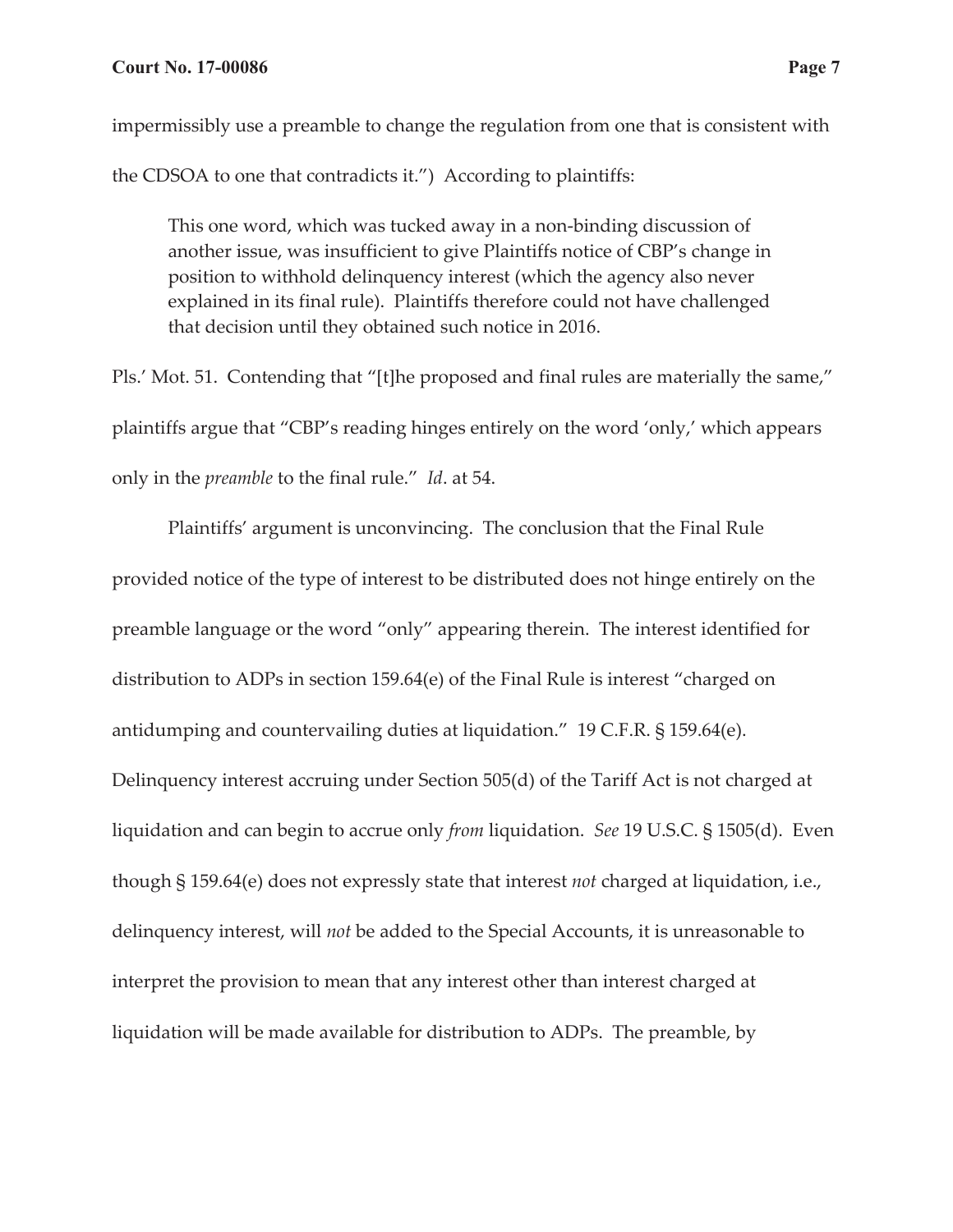informing interested parties that only Section 1677g interest will be made available for distribution under the CDSOA, removed any remaining doubt.

Based on the supplemented administrative record, Administrative Record Supplement (Feb. 19, 2021), ECF Nos. 72 (public), 74 (conf.) ("Admin. R. Supp."),2 plaintiffs contend that as of the time the agency published its proposed rule for implementing the CDSOA, on June 26, 2001, Customs had taken the position to consider ways to distribute delinquency interest but "changed course, apparently during the time between the proposed rule and the September 21, 2001 final rule" and decided not to do so. Pls.' Mot. 53–54 (discussing a February 21, 2001 agency document, Admin. R. Supp. 511). "That is the only position of the agency in the Administrative Record that predates the publication of the proposed rule in June 2001." *Id.* at 53. Plaintiffs state, further, that "[a] record document dated August 19, 2001 memorializes a decision to change course, noting that the '{d}ecision has been made that accrued interest for late payment of bill,' i.e., delinquency interest, 'will not be made available for disbursement under the Byrd Amendment.'" *Id*. (citing Admin. R. Supp. 579). This argument, too, is unavailing. As plaintiffs themselves acknowledge, the proposed rule, which they describe as "materially the same" as the final rule, also informed interested parties that Customs would deposit and distribute "'statutory interest charged on antidumping and countervailing duties at liquidation.'" *See* Pls.'

<sup>2</sup> All citations in this Opinion and Order are to public documents.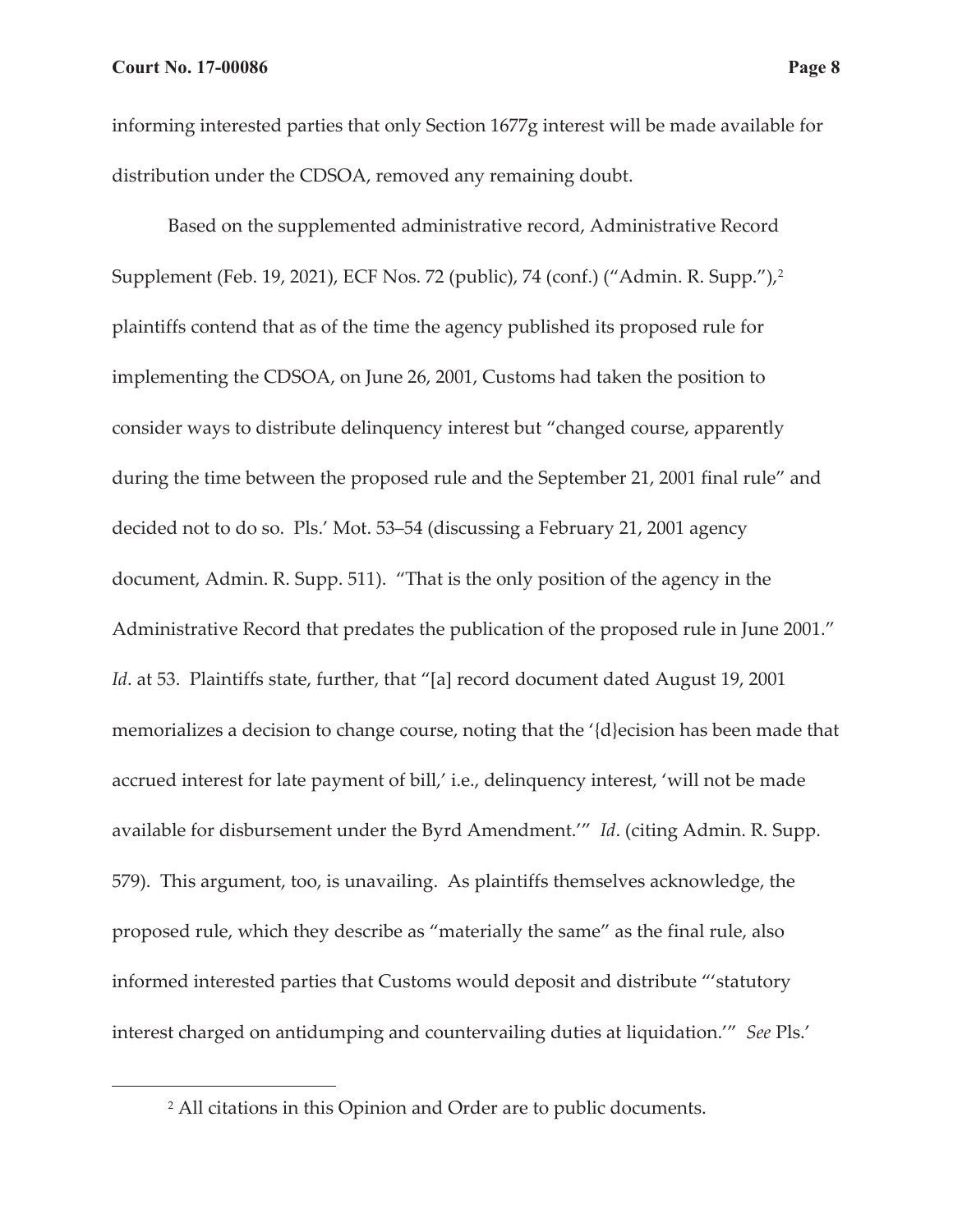Mot. 54 (quoting *Distribution of Continued Dumping and Subsidy Offset to Affected Domestic Producers,* 66 Fed. Reg. 33,920, 33,926 (proposed June 26, 2001) (to be codified at 19 C.F.R. § 159.61–159.64 (2002)). Nothing in the proposed rule provided or even suggested to interested parties that Customs would distribute delinquency interest to ADPs. Even if, as plaintiffs argue, Customs contemplated distributing delinquency interest but "changed course" on that issue before issuing the Final Rule, such a sequence of events does not signify that Customs ever disclosed to the public a decision to distribute delinquency interest. To the contrary, the August 19, 2001 record document plaintiffs cite shows that Customs made a decision, approximately a month before publishing the Final Rule, not to do so. Plaintiffs fail to present a plausible argument that the September 21, 2001 Federal Register notice announcing the Final Rule (which included the preamble) was inadequate as public notice of that decision.

Plaintiffs also argue that "CBP's sea change requires more explanation and process than was given here." Pls.' Mot. 55. They reason that "'{t}he question is whether the notice was adequate to afford interested parties a reasonable opportunity to participate in the rulemaking process.'" *Id*. (quoting *MCI Telecomms. Corp. v. FCC*, 57 F.3d 1136, 1142 (D.C. Cir. 1995) (internal quotation marks and citations omitted)). According to plaintiffs, "[i]t is hard to see how the notice was adequate here given the timing in the record of CBP's course change" and "[t]here is no way that the preliminary rule could have prepared interested parties for the CBP's decision to go in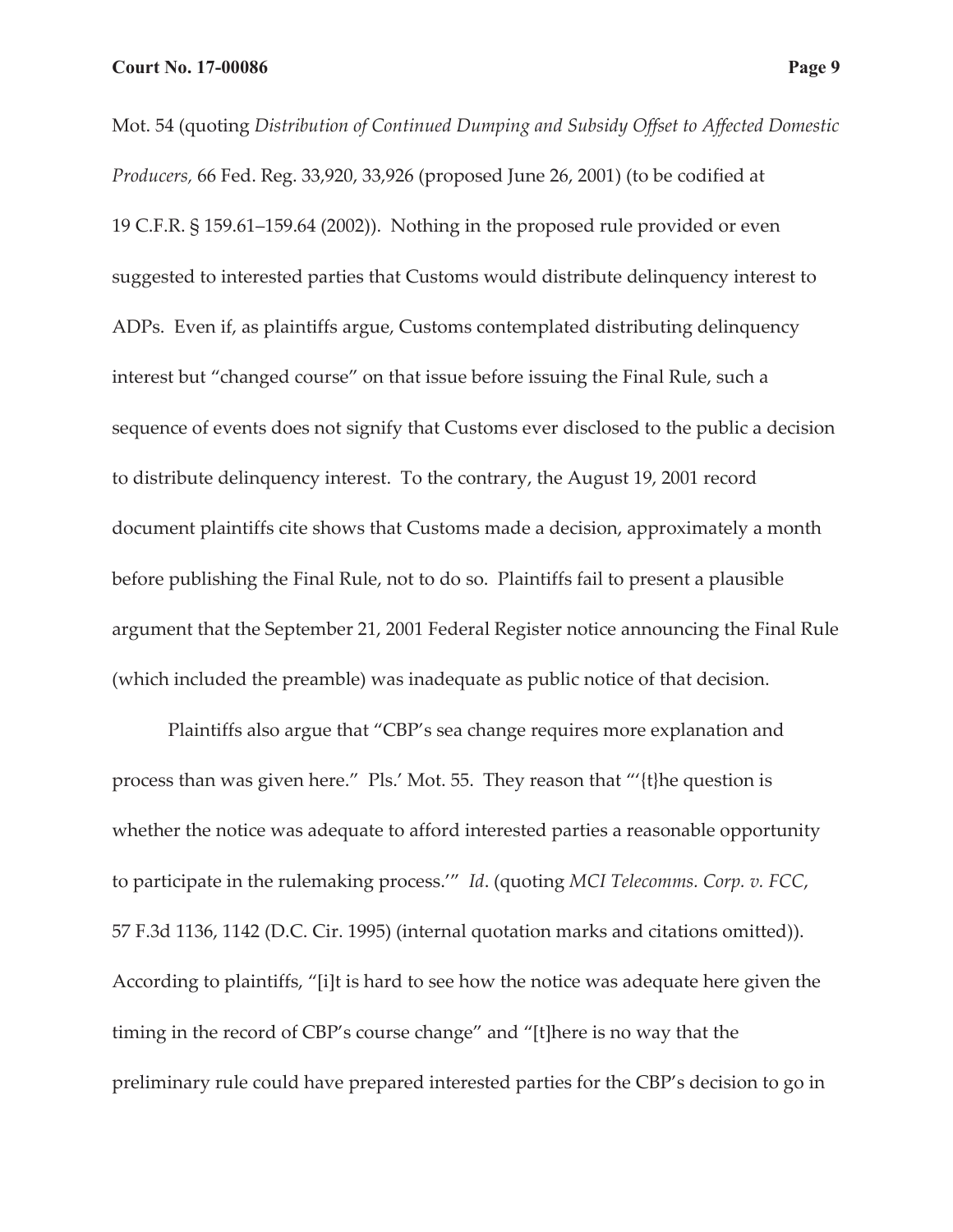the opposite direction than what CBP was intending when it published the proposed rule," which "is underscored by the lack of comments on the issue." *Id.* at 55–56. Again, neither the proposed rule nor the Final Rule informed interested parties that delinquency interest would be distributed. The "notice" issue pertaining to accrual of claims for purposes of the statute of limitations is whether the September 21, 2001 Federal Register notice comprising the Final Rule (which contained § 159.64(e) and the preamble language), adequately informed prospective plaintiffs that Customs had decided to distribute only interest charged at liquidation, and not delinquency interest, to the ADPs. Plaintiffs confuse that "notice" issue with the issue of whether Customs afforded interested parties adequate notice and opportunity to comment on the question of delinquency interest. While the latter issue may have implications for a claim that the Final Rule was invalidly promulgated (a claim plaintiffs do not assert in this litigation, *see* Pls.' Mot. 18–49), only the former is relevant to the time at which plaintiffs' claims accrued.

# **III. CONCLUSION**

Plaintiffs have not put forth a valid reason why the court should vacate or modify the decision reached in *American Drew I* to dismiss the claims determined to be